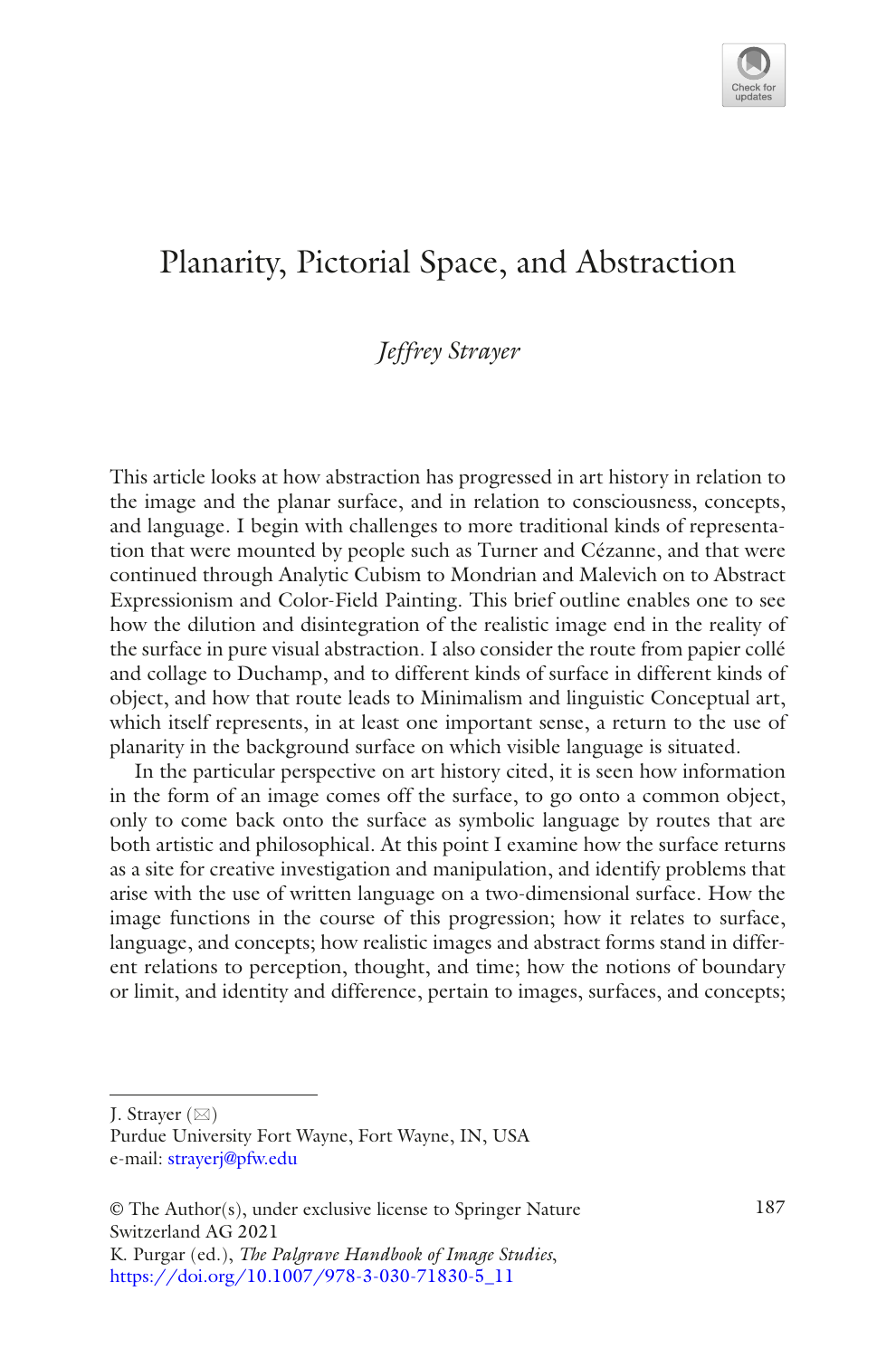and how perception, thought, and action are presupposed by all of these things are matters that are introduced at points relevant to the issues to which they pertain. The relation of art to mind, choice, and understanding means that the ontology of art that I call *conceptual idealism* must be briefy considered in the context of the preceding matters. The article ends with the suggestion that consideration of the relation of surface, language, and ideas to one another, and to their comprehension, may be of interest to novel investigations of even more reductive kinds of abstraction than have hitherto appeared.

## 1 Image, Surface, and Abstraction in Art History

An artist of sufficient ability can use artistic media, such as oil, pastel, or watercolor, to create a picture of something that is realistic in the sense that it can be recognized as an image of something from the world beyond the surface on which the picture is seen, and by which both the construction of the picture and viewing knowledge are informed. Examples include *Still Life with Lemons, Oranges, and a Rose* (1633) by Francisco Zurbarán, *Hunters in the Snow* (1565) by Pieter Brueghel, and *Sir Thomas More* (1527) by Hans Holbein. The latter painting is a means of connecting us with the past in enabling us to see what the person that it pictures looked like. In that sense a realistic portrait is a window through which we can view elements of the past, and in that way documents an aspect of history that continues to inform the present. History can also appear in, or in relation to, a painting that is based on an actual event that an artist supplements or changes in ways that are creatively determined at the time at which the work is produced. One gathers that this is the case with a work such as *Niccolò Mauruzi da Tolentino at the Battle of San Romano* (c. 1438–1440) by Paolo Uccello. The fgures and artifacts of battle seem likely to have been modifed according to compositional interests, and one does not suppose that the feld of battle beneath and behind the horses was pink, as it is in the painting. Greater liberties can be taken in the interest of a belief system, such as Christianity, in *The Annunciation* (1437–1446) by Fra Angelico, or in some other interest, such as using realistic space and suggestive images in the service of perceptual or cognitive bewilderment, as with *The Furniture of Time* (1939) by Yves Tanguy.

The sort of realism in two-dimensional art that is supposed to be like looking through a window, or holding a mirror up to nature, is challenged by images whose realism is shaped and contested according to the interests, knowledge, and constitution of the artist from whom they result. Here I am using the term *realism* in a loose sense that is not photographic, but one in which an image can be said to be realistic if it is recognizable as picturing or denoting a thing of a certain kind of thing, such as a tree, even if things of that kind do not look exactly like that in themselves. Although all fgurative or illusionistic painting, including the most realistic painting, is abstract in lacking the third dimension, painting became more abstract as liberties were taken with images in the principal interest of allowing painting to conduct formal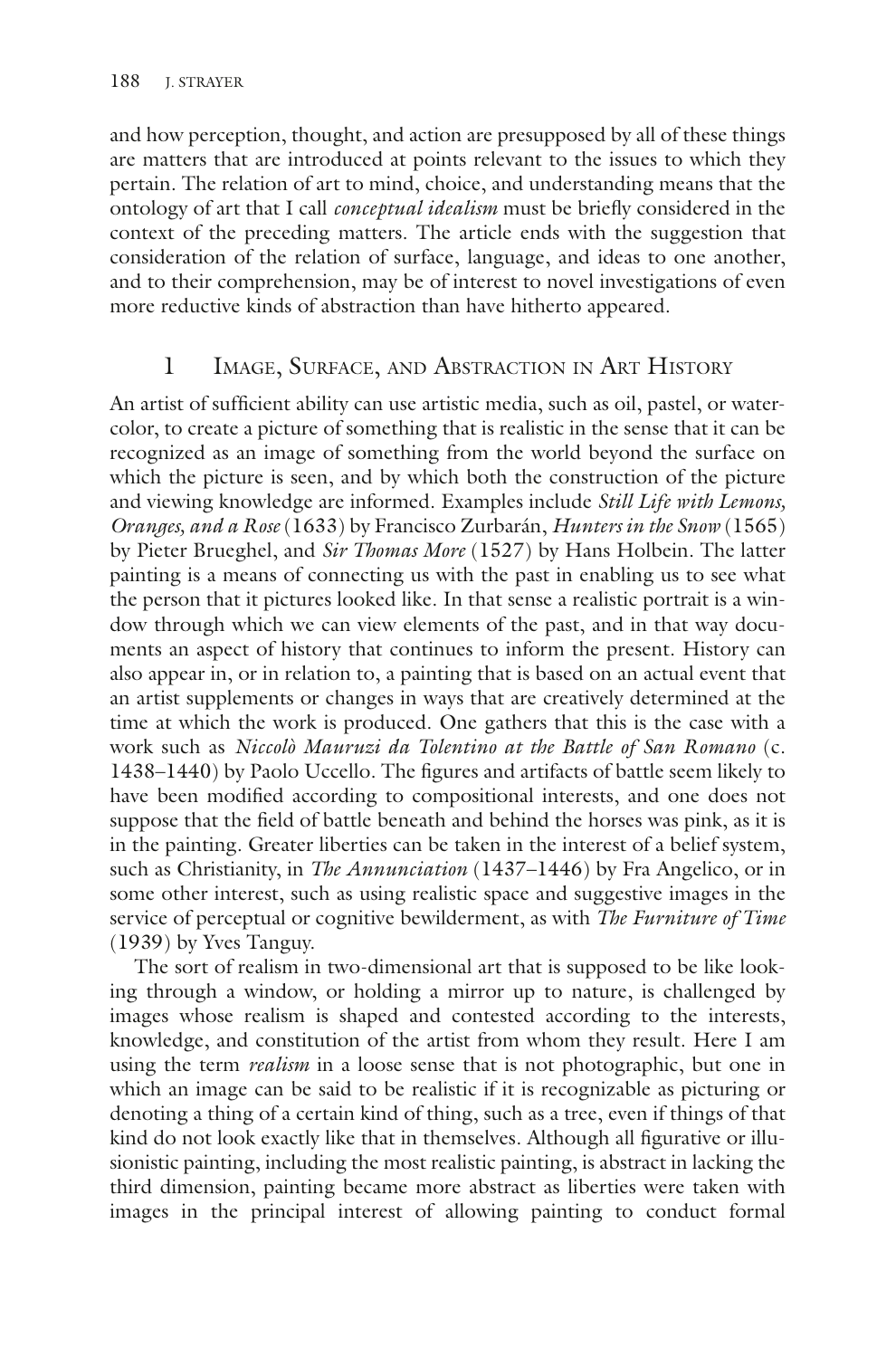investigations of its own intrinsic possibilities. The primary goal of such an investigation was, and is, to determine what visual art might achieve when freed from the obligation to picture nature or artifactual reality as they appear outside of art in daily living.

*Organic abstraction*. Where one begins in the history of art to locate the genesis of the kinds of abstract art found in the twentieth and twenty-frst centuries is somewhat arbitrary. However, it is impossible to overlook the contribution to one kind of abstraction of the late works of J. M. W. Turner. Whether or not such works as *Landscape with River and Distant Mountains* (c. 1845) (Fig. [1\)](#page-2-0), *Sun Setting over a Lake* (c. 1840–1845), or *Sunset from the Top of the Rigi* (c. 1844) are finished, they are extraordinary, and artists have seen and been infuenced by them. And such completed works as *Rain, Steam, and Speed* (1844) by Turner advance abstraction in being characterized by a loosening of the image, a softening of the edges of substantial objects, and such a blending of positive and negative space that the hard edges of precise pictures of things are lost in relation to their ground. This art can be understood to foreshadow the diffuse Color-Field painting of Mark Rothko and Helen Frankenthaler.

Late paintings by Claude Monet at Giverny, such as *The Path with Rose Trellises, Giverny* (c. 1922) that themselves border on pure abstraction, anticipate the sort of nature-based abstraction of Abstract Expressionism of which Jackson Pollock, Willem de Kooning, Joan Mitchell, and Pat Steir are, in their different ways, representative. Although such works as de Kooning's *Excavation*

<span id="page-2-0"></span>

**Fig. 1** J. M. W. Turner, *Landscape with River and Distant Mountains*, ca. 1840–1845, oil on canvas,  $92 \times 122$  cm; Walker Art Gallery, Liverpool (in public domain)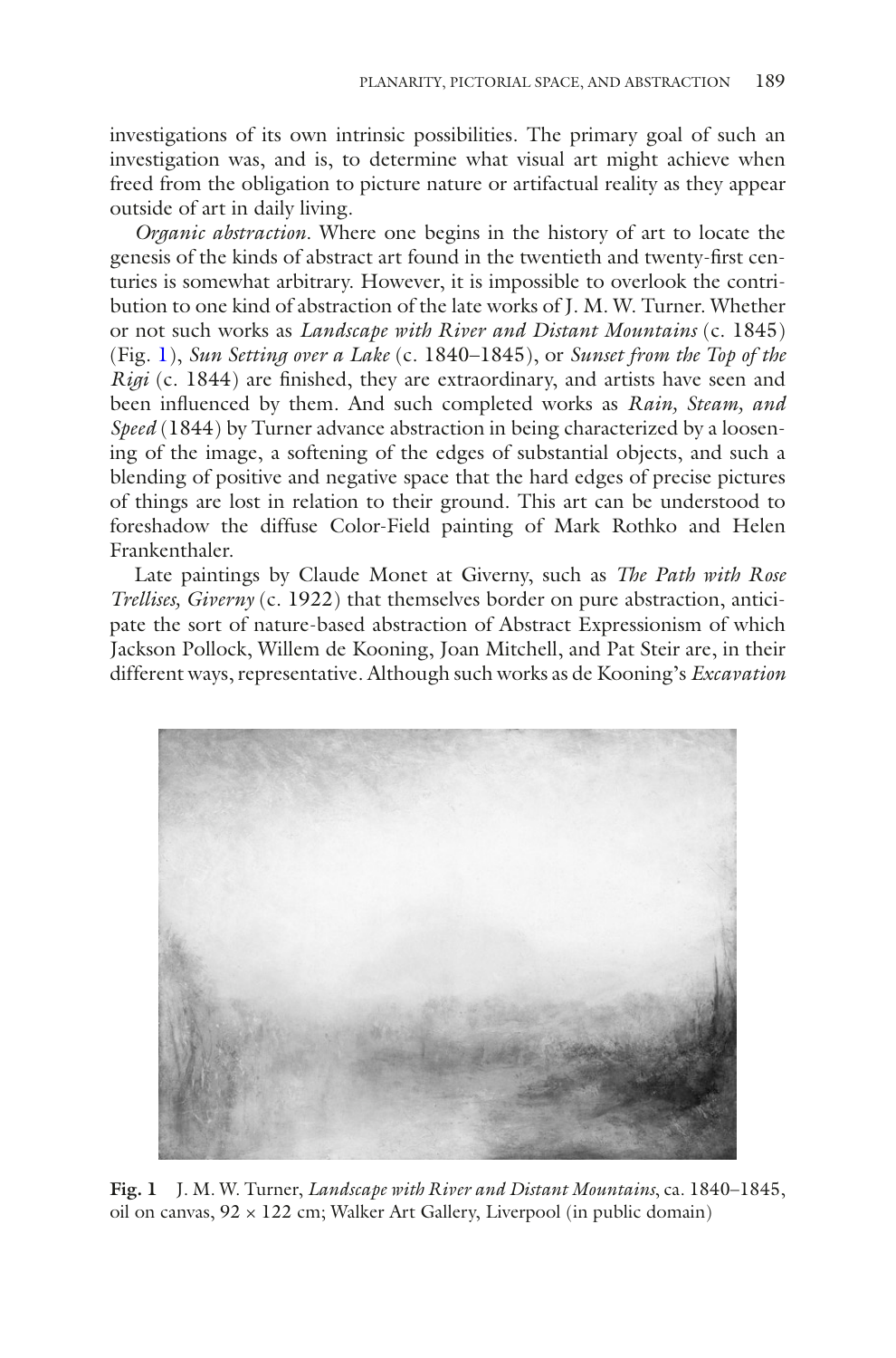(1950) may contain broad fat areas of an unchanging or slightly varying color, they tend to be more linear, like the Monet cited, and their line is organic, not geometric. The line of development stemming from Turner contains images or areas of paint that are more diffuse and inexact, and that refect such parts of nature as clouds, fog, dust, mists, and the softening light of overcast skies or twilight. The nature-indebted abstraction to advance from Monet calls to mind such things as sticks, the thin clawing limbs of leafess trees, stems of plants, grasses, and the more exact edges of things that are better articulated in standard light. Different aspects of the two kinds of natural infuence may mix, combine, or interact, and perhaps the fatter more painterly aspects of largely or loosely linear works are the created counterparts of such things as felds, mud, swamps, moss, rivers, and lava flows. For instance, although the Monet cited presages linear abstraction, he also did works—such as *The House from the Garden* (c. 1992)—that incorporate areas that might be thought to be painterly responses to the kind of natural phenomena just listed. In any case, Turner and Monet are just two artists that were infuential to an abstraction that, as organic, suggests a connection with nature, even as it ends in work that means to be self-suffcient in the sense that its nature and value are determined in relation to its abstract composition and created visual properties, and not in relation to an exterior reality lying beyond the surface of the work by which it may nevertheless have been informed.

*Geometric abstraction*. Such late works as *Mont Sainte-Victoire Seen from Les Lauves* (1902–1904) by Cézanne—of which there are many versions—are characterized by the careful dissection of objects that, in being less isolated than integrated with their ambient space, form a kind of fusion of fgure and ground that consists of what is determined by their interactive relationships (Fig. [2](#page-4-0)). This interaction often seems to be both settled and dynamic, and in featuring harder-edge lines that echo boundary lines of a rectangle, initiates an abstraction that is less organic than geometric. Although such painting can be based on nature, as in the work cited, it can be understood to use nature to get beyond nature. This leads to the Analytic Cubism of Braque and Picasso, then to the geometric abstraction of Mondrian and Malevich, and subsequently to the hard-edged Color-Field painting of Barnett Newman.

*The monochrome and Greenbergian Modernism*. One can imagine a nebulous form by Turner becoming so dispersed throughout an area as to mark it as an undifferentiated expanse, and a monochromatic space with a rectangular border situated in a larger area can be imagined to expand to fll that area with nothing more than its single color. In either case the work as a visible object now coincides with the bounded surface of the work. And whatever the genealogy, the work is now characterized by nothing foreign, and just consists of its particular assertive being. Here the recognizable image is replaced by something that simply declares its perceptible physicality as the item of focus. Lest a single monochrome be thought to end painting, or a number of monochromes to vitiate creativity, fatness can be delimited in any number of ways, with or without diverse colors, lines, and shapes, including in ways investigated by such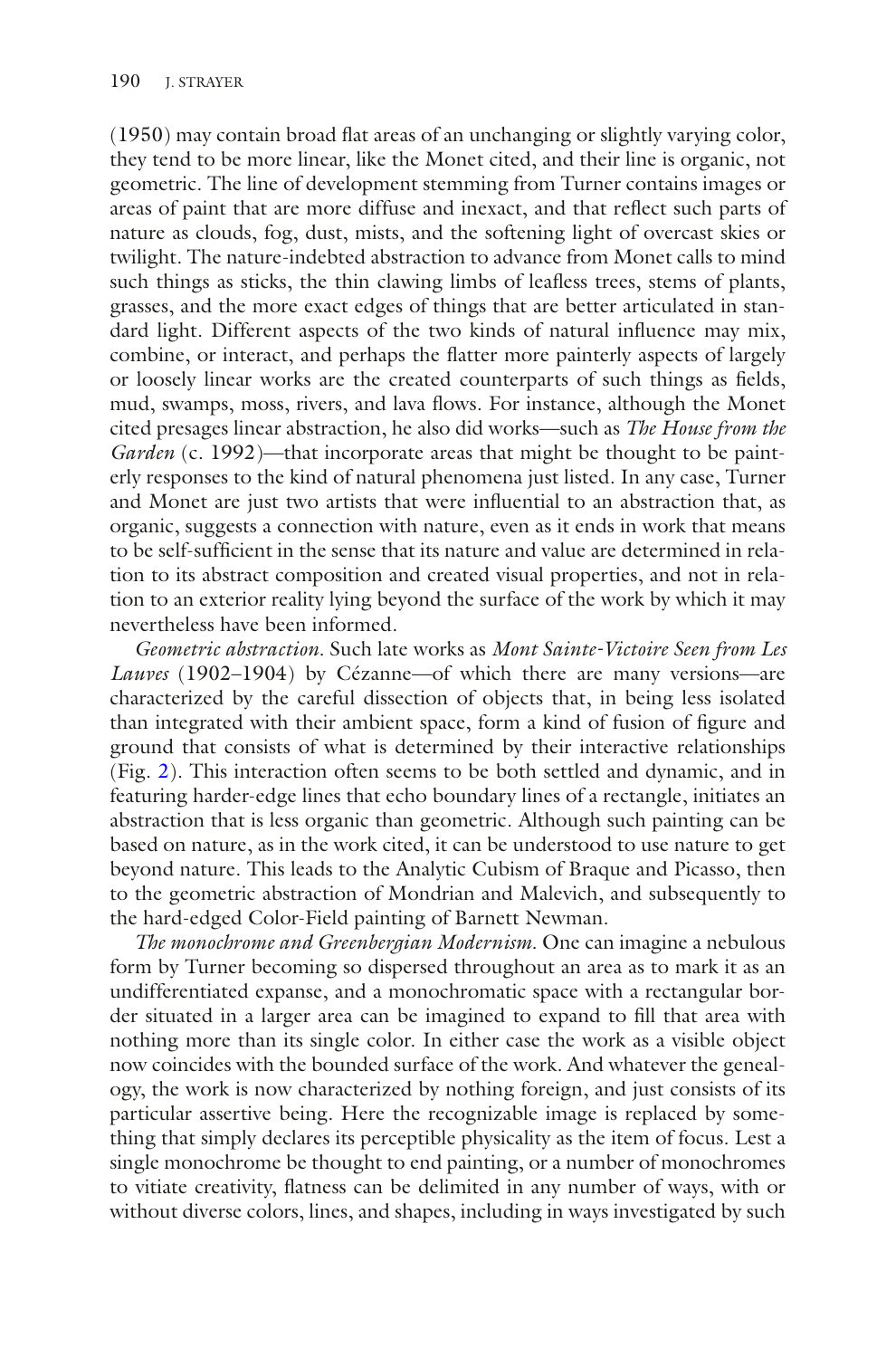<span id="page-4-0"></span>

**Fig. 2** Paul Cézanne, *Mont Sainte-Victoire Seen from Les Lauves*, 1902–1904, oil on canvas, 60 × 72 cm; Kunstmuseum, Basel (in public domain)

artists as Cy Twombly (Fig. [3\)](#page-5-0), Agnes Martin, Ad Reinhardt, and Robert Ryman. The latter two are particularly relevant to working within restrictive limits, as Reinhardt did by focusing on creating minimal differences between different squares of the nine black squares that composed a larger square, and as Ryman did by exploring the use of different kinds and shades of white paint in relation to different kinds of surface of different sizes. Looking for interesting ways to delimit fatness was said to be the program of Modernist painting, as it was the job of work of that sort to explore the essence of painting (cf. Greenberg [1960](#page-15-0), 85–93; [1962](#page-15-1), 121–133). This is only one kind of abstract art though, and there is an additional route to abstraction that must be recognized.

*From collage to Duchamp and the readymades*. In *papier collé* and collage, Braque and Picasso introduced elements of common reality, such as bits of newspaper, onto the surface of the artwork. In his readymades, Duchamp removed the surface of the painting and just exhibited the quotidian object itself as the work of art. One way to think of Duchamp's *Fountain* (1917) is to see it as the two-dimensional surface of a white painting that has come off the wall to enclose the object that it perceptually envelops to coincide perfectly with the shape of that object. As a result, what the object is is immediately seen, as what is seen registers in the mind as a token of a type of common object. And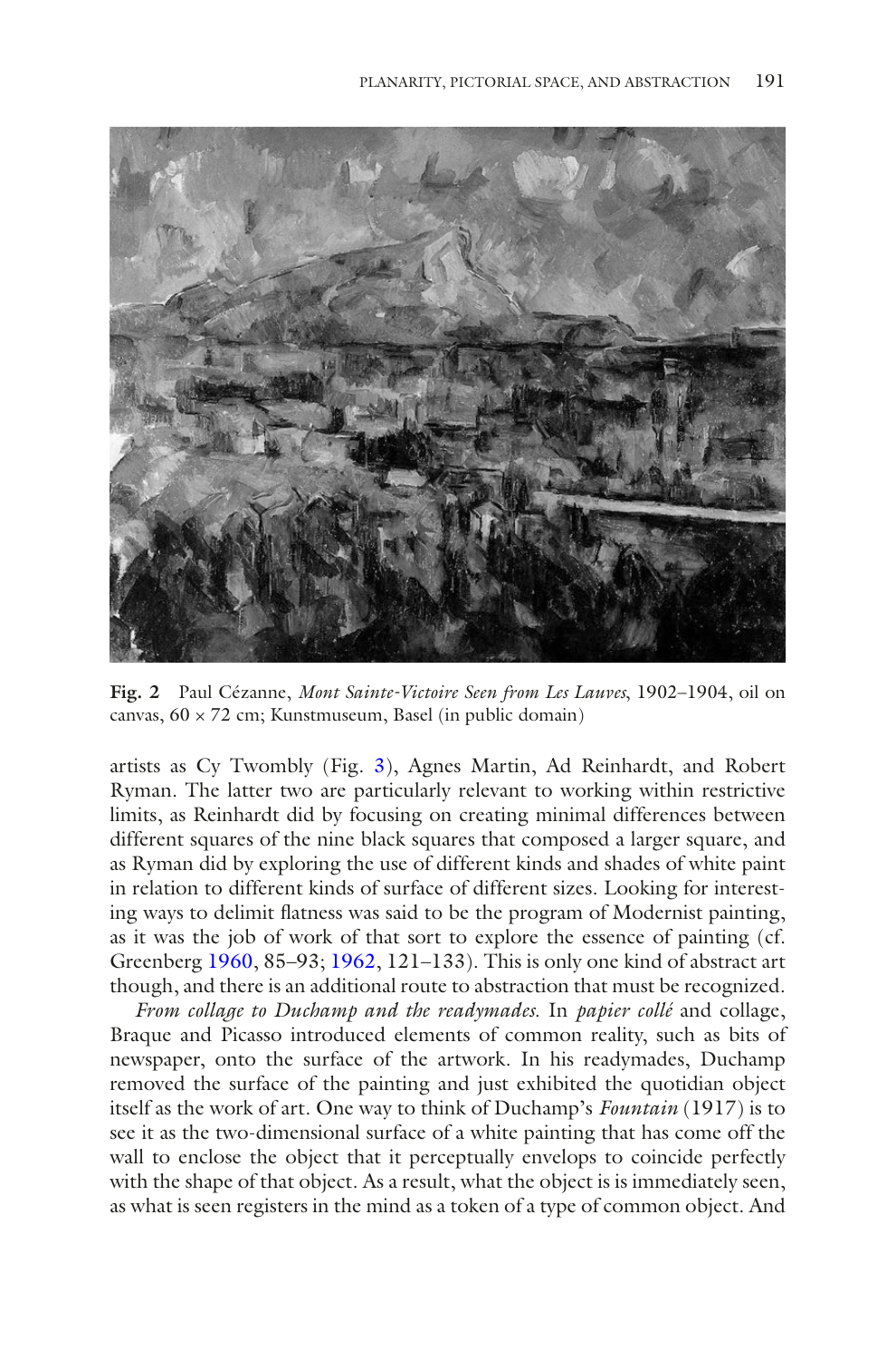<span id="page-5-0"></span>

**Fig. 3** Cy Twombly, *Untitled, from Hommage a Picasso (Bastian 41)*, 1973, granolithograph and collotype in colors, on woven paper,  $76.2 \times 55.9$  cm. Photo by Wikimedia Commons (fair use)

this means that the image of something as representing the concept of that thing is replaced with the thing itself that an image could be used to represent. An effect of the standard planar area coming off the wall to collapse onto the surface of a chosen object is that the mind reads the object as *being* an object of that type, as much as the mind could have read a pictured image of the object as *signaling* or symbolizing an object of that type. Both painted image and selected artifact then represent a means of getting to a thought of an object, or to the concept representing that kind of object, by taking different artistic routes.

*Artworks and literal objects*. In a typical Minimal artwork, the planar surface is no longer a site of symbolization but is a visual expanse that engages thought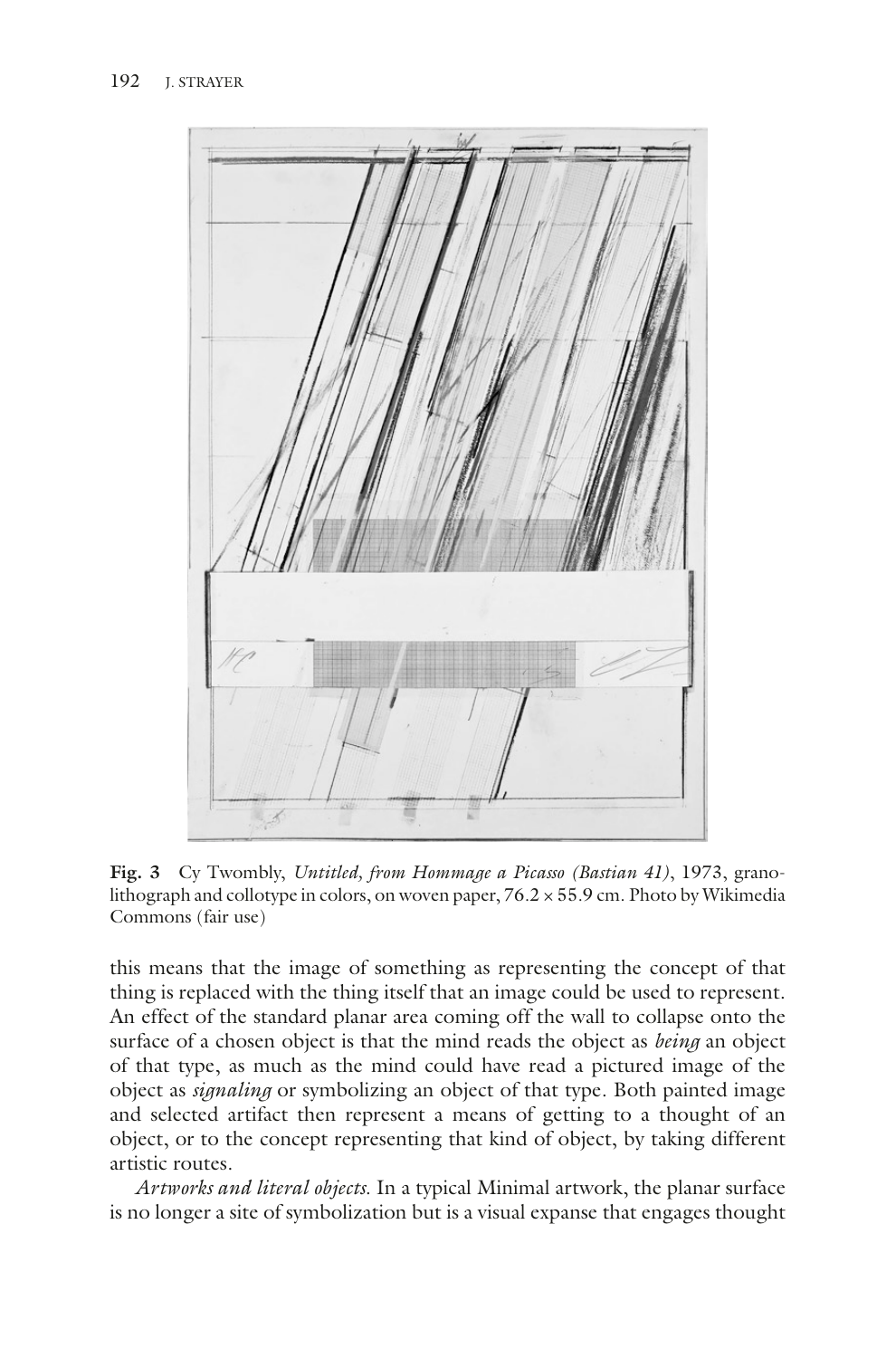and perception as a literal area or object. In Joseph Kosuth's *Any Five-Foot Sheet of Glass to Lean Against Any Wall*, Alberti's window has been replaced by the kind of glass that a window normally contains. But one is not meant to see something through Kosuth's glass. Rather, seeing the glass itself and understanding it in relation to the following points are what matter. First, it shows that there is a physical place to go beyond the monochromatic painting, namely transparency. Second, its physical relation to the wall as a means of partial support can be seen to comment on the relation of the work to the sort of institution in which it is typically expected to be exhibited. Third, because a transparent object's material is not internally differentiated, any perceived difference in areas of its surface is determined extrinsically in relation to its larger environment. This emphasizes the relation of the work both to the observer and the environment since nothing perceived in the material/surface of the object is intrinsic to the object. And nothing would be perceived, as sense data or refected images, apart from the presence of the observer doing the perceiving. Fourth, the work of art is not a particular but a type that can have any number of instances, as can be understood from its title. Given this and the preceding point, the relation of this work to both body and mind is emphasized. Fifth, what this kind of work shares with others in the history preceding it is an (abstract) identity, and a difference from what it is not, that is shown visually in a clear linear boundary that separates it perceptually and conceptually from everything that it is not. This is important to the recognition that the more abstract artworks possible will concentrate on the notions of identity and difference, as philosophically basic notions that are also fundamental to art.

*From the visible surface of art to the page as semantic surface*. Conceptual art is said to be an art of ideas, and ideas as imperceptible might be thought to mark the limit of abstraction in art, and so to end the potential of abstract art to go further, or in a different direction (on conceptual art in general see Lippard [1997](#page-15-2); on conceptual art, philosophy and "the idea idea" see Goldie and Schellekens [2009\)](#page-15-3). However, abstract art has more than one end or direction, more than one limit, and more than one way of arriving at those limits. Works of linguistic conceptual art that feature words on a page, or other fat surface, such as Victor Burgin's *All Criteria* (1969) represent, in at least one important sense, a return to the use of planarity in the background surface on which language is situated (Schlatter [1990](#page-15-4), 185). One can recognize in such works a progression from the fat surface of Minimalism and Greenbergian Modernism to the surface of the page, or to the surrounding space of language as the negative ground of the text as fgure. Consideration of the use of language in relation to space means that the different perceptual and conceptual relations of both space and language to meaning, thought, and time will have to be examined. The fgure-ground relation, to be considered further below, results in four problems, and their solution, as linked to perception, thought, and language, in turn results in a number of philosophical and aesthetic possibilities for abstract art.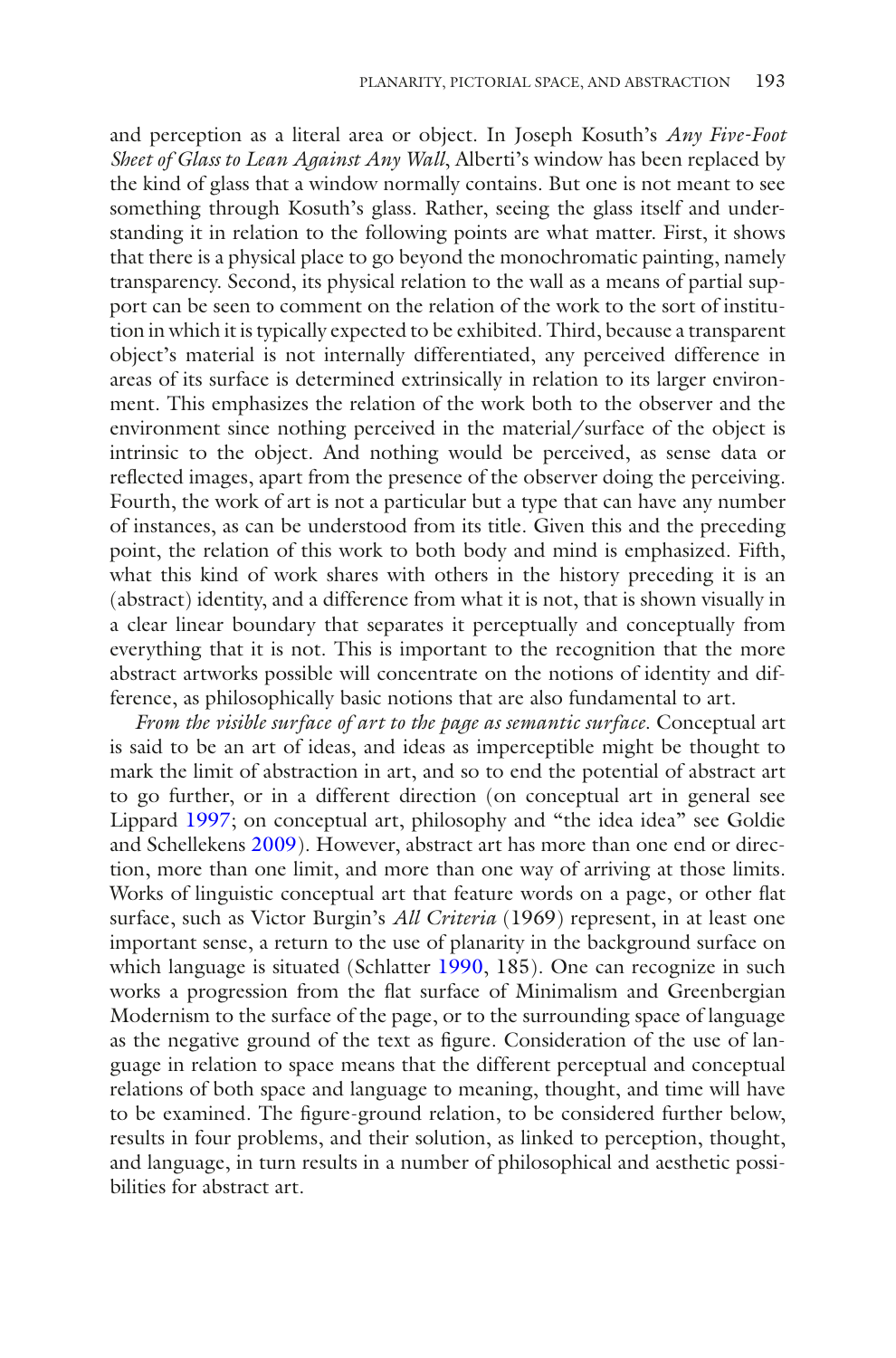#### 2 Image, Surface, Mind, and Meaning

*Images and ideas*. The word *image* comes from the Latin *imitari* to imitate. An image is the imitation or reproduction of the form or means of recognizing or identifying something else. An image can be understood to be a kind of idea that involves the notions of imitation, duplication, and representation in that an image *re*-presents, or presents again, in a different space, in an imitative medium, that of which it is the mental or understood duplication. Albrecht Dürer's *Self-Portrait* (1500) is an example.

That which is represented, or presented again, is presented to mind, so that a relation is established between image and object. In recognizing what the image represents, a cognitive relation is created between image and object so that an image has a conceptual dimension, and so is a form of information. Images in art may consist, at the elementary level, of visual sense data, but their functioning as representative material takes them beyond that foundation to the meaningful level of thought and understanding. As an image as information is directed toward a perceiving and comprehending subject, the subjectobject relation cannot be ignored in talking about images in art, and in fact the relation is tripartite in being image-subject-object. The subject is the means of connecting image and object in the sense that no image can represent an object without the perception and understanding of a conscious subject. The subject is then a necessary condition of an image standing for an object.

*Surface as site*. The planar surface has been the main site of artistic investigations for most of art history. The reason would seem to be facts about reality, including practical matters, that underwrite and sustain at least certain kinds of creative investigation. The history of art includes ample illustration of how techniques of assembling lines, shapes, and colors on fat surfaces can be used to construct planar images that register phenomenally with viewers as being depicted slices of actual or possible reality. Thus, suitably manufactured visible data with the right internal relations can be connected through consciousness to a separate real or imagined world. And connecting conceptually disparate phenomenal entities—pictures and the things that they picture—seems best suited to a surface that, as flat and smooth, is most receptive to the techniques used to link images to their external counterparts so that the concept that applies to the depicted object registers in thought as a result of seeing the depicting image. It is diffcult to paint something with the visual crispness, clarity, and existential accuracy of Jacques-Louis David's *The Death of Marat* (1793) (Fig. [4\)](#page-8-0) on the rough and undulating walls of a cave, or on something with the surface of a globe or a saddle, and of course these and other non-fat surfaces would result in a different aesthetic. Use of the representational methods of realistic art on planar surfaces is ftted to the notion of seeing art as if looking through a window, and of course most windows are flat and rectangular, as are most artworks in history. (Windows are also transparent, and so share that feature with the space through which we see, and with the acts of seeing and thinking on which art and culture depend, as indicated below.) Flatness is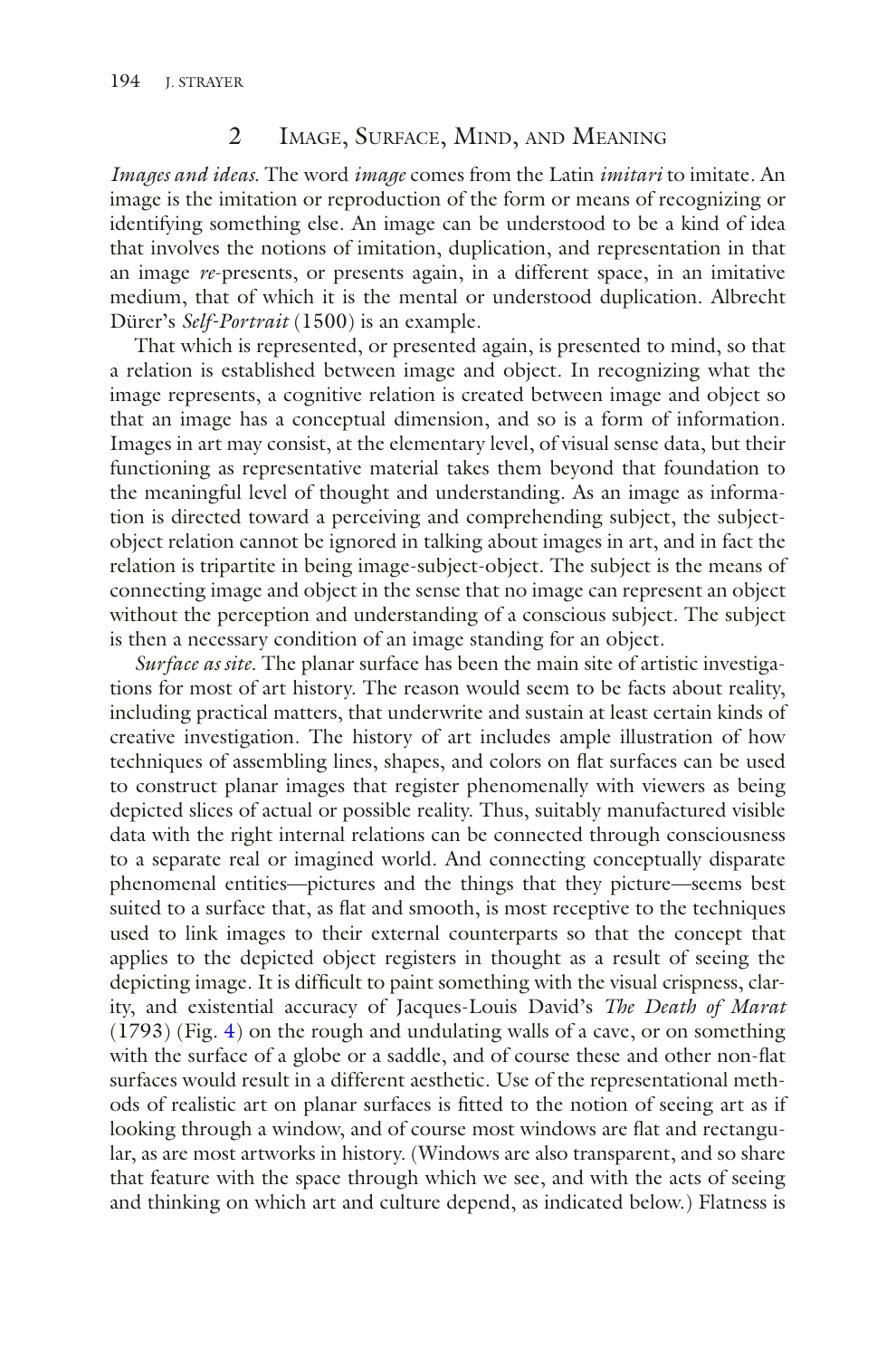<span id="page-8-0"></span>

**Fig. 4** Jacques-Louis David, *The Death of Marat*, 1793, oil on canvas, 165 × 128 cm; Royal Museums of Fine Arts, Brussels (in public domain)

also implicit in the notion of realistic art holding up a mirror to nature, since mirrors that are accurate in their refections are fat, not curved. Ways of communicating information or conveying knowledge most often make use of rectangular planar surfaces. Think of blackboards or whiteboards, projection screens, tablets, smart phones, computer and television screens, and pages of books. Art as a means of conveying information and ideas is not limited to using images. What is remarkable is the amount of varied and important work produced by artists on planar surfaces in the history of art, and how that work engages and expands the notions of image, information, and idea as it leads to novel art forms, such as Installation, Earth, and Performance art, that are linked to earlier forms and extensions of planar art.

*On the relation of data, information, and subjects in abstract art*. All apprehensible data is informative at the conceptual and cultural level at which art exists and functions as art. Given the lack of images in more abstract or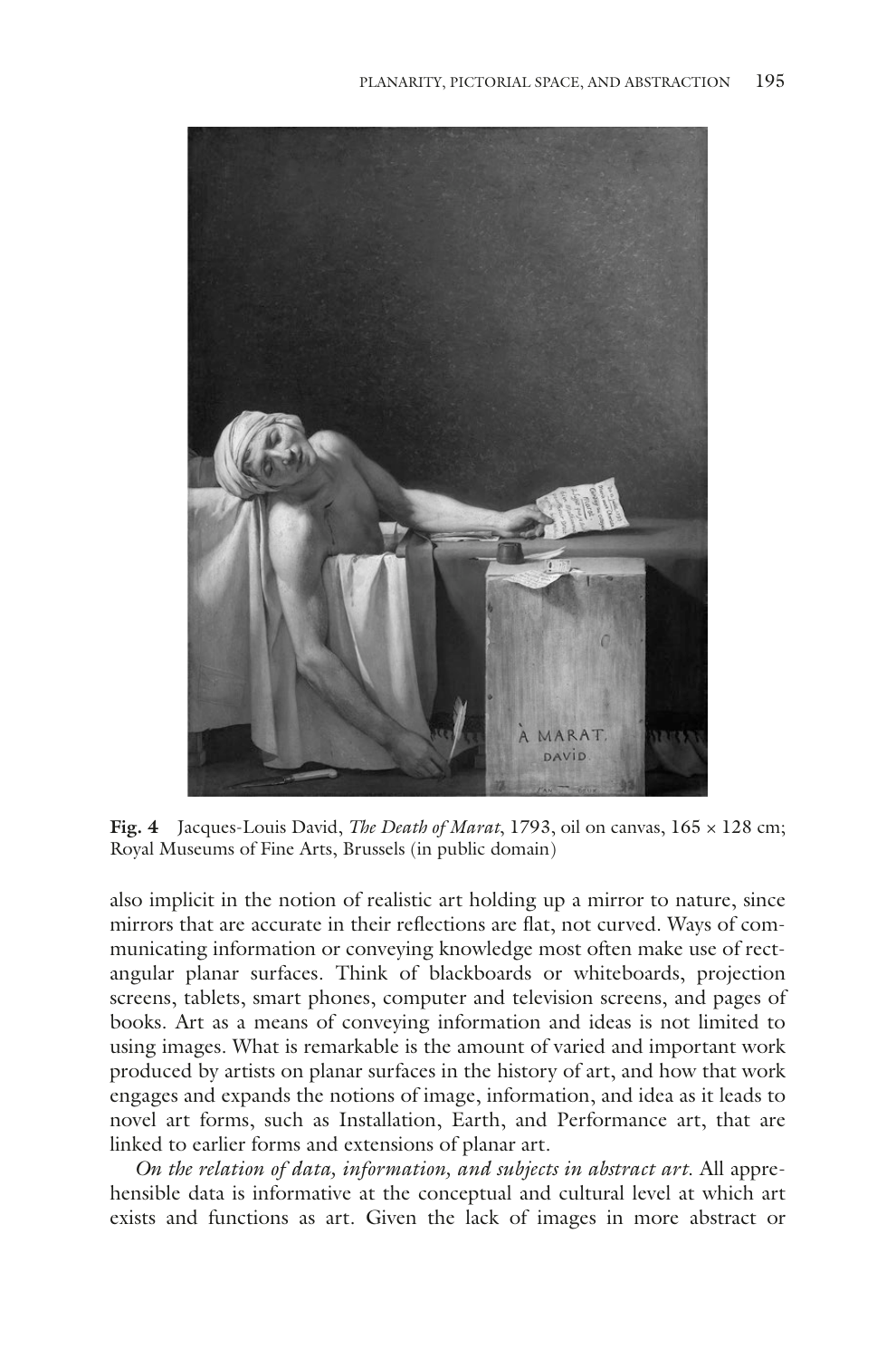non-objective works of art, and the absence in such visually restrictive works as monochromatic paintings of such means of conveying ideas as language, the question naturally arises if certain abstract works have moved beyond the association of art with information in the form of images to an art of pure data the data of seeing. While that may be thought to be an appropriate insight into the nature of such works, the deeper thing to realize is that, at the level of intellectual and cultural maturity at which art operates, no datum can be apprehended that does not fall under a certain concept or set of concepts. A large number of concepts applies to an all-white painting, including those of thing, painting, white, opaque, art, and being an object of attention. In that sense its surface is as much a semantic one, albeit one of a different kind and complexity, as one that is marked by images or populated by words.

All of the data of even the most reductive art is information in being classifable data. However, the information of an abstract painting is not limited to the sort of basic concepts listed above, but includes information that connects it to relevant histories and criteria of evaluation. Relevant histories are all of those that are germane to the production, understanding, and evaluation of a work. They include, but are not necessarily limited to, art, critical, intellectual, cultural, and technological history. Relevant relations among such histories are also signifcant.

Thus, instead of an image pointing beyond itself to something in the external world—as in traditional illusionistic art—the informative data of abstract painting points beyond itself to a historical tradition of which it is a modern development. And that information, with the information provided by its formal visual elements, is pertinent to, and may challenge, ways in which the work might be critically and aesthetically assessed. Because of the relation of abstract art to history and evaluation, and so to its engagement of the conceptual mind to which it is directed, any planar space of any kind of art, including perceptually reductive art, is semantic. Seeing is then a necessary but not a sufficient condition of appreciating and understanding a work. It must be supplemented with an active mind working with a vocabulary of appropriate ideas.

*Images and concepts*. Because of the intellectual relation of images to thoughts and concepts, images can be understood to be the artistic precursors of concepts in Conceptual art, concepts that will typically be imageless in the sense that understanding or using them need not rely on something pictorial or otherwise related to sensation. Notice that the use of concepts, as communicated through words, in art does not have the same relation to artist and audience as that of images. Although a word may be used artistically because of its polysemantic character, or its capacity for ambiguity, it is chosen for this reason by the artist using it. And this choice makes sense only in relation to a set of public understandings that allow for ambiguity or multiple meanings. A word then, in having a public meaning(s), is not shaped individually in the way that an artistic image is in being a partial product of the native and developed constitution of the depicting artist.

*Consciousness, art, and conceptual idealism*. All art depends on consciousness to be made, to be interpreted and understood, and to be evaluated. Visual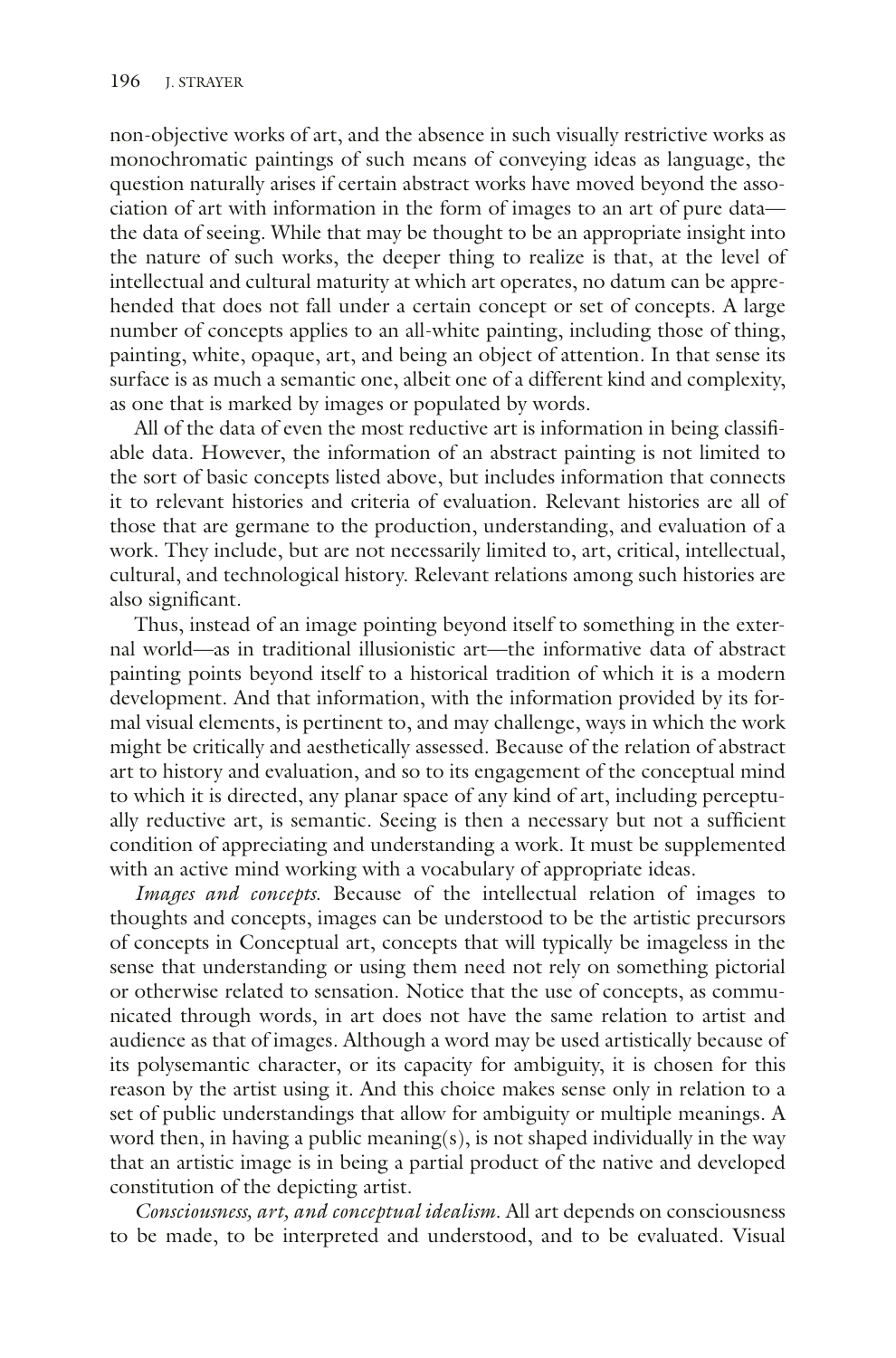artworks and their surfaces and features, including images, are normally thought to be physical objects. This is incorrect for two basic reasons. The frst is what physics tells us about matter. The second is that all art is intentionally directed toward mind that is meant to understand and respond to it as art. The planar artistic surface, qua planar and artistic, is dependent on mind in that, as physics assures us, it is only seen as planar, and is not planar in fact as a physical collection of moving atoms in mostly empty space. It also depends on mind since perceptions and understandings are mental, and art presupposes perception and understanding to be art. Without the participation of the mind to which it is directed there is no artistic surface, either as seen or understood. The same remarks apply to a work's images, and to any other apprehensible entity that forms part of the work, or on which it depends to be art. As seeing and understanding are mental, they are philosophically ideal in the sense of depending on mind. While it is not necessary for an artwork itself to be perceptible, it must be possible to understand what any artwork, however conceptual, abstract, radical, or anomalous, is meant to be. This understanding depends on the perception of at least one perceptual object that the work itself is to be understood to be, or it depends on an apprehensible object containing information directed to the kind(s) of mental event(s)—such as reading and comprehending language—relevant to the understanding of intended artistic identity. In such a case, the perceptual object will contain comprehensible information that directs consciousness beyond sensation to something else that all or part of the work is to be understood to be. An example can be seen in the language by Robert Barry as illustrated below. In any case, any understanding of the identity of any artwork of any kind of art, including any that is purely visual, works with the concepts of art and artwork. For that reason, and because the perceptual objects and *minds* on which art depends can each be metaphysically material, I call the ontology of art and abstraction "*conceptual* idealism". The concepts relevant to producing and apprehending works of art apply regardless, and so artworks are conceptually ideal in depending on what we think of as mind even if they are not metaphysically ideal in not being immaterial. Conceptual idealism is consistent then with pure physicality and the universal absence of immateriality.

*The discontinuous nature of art*. Because consciousness is discontinuous, and any artwork of any kind of art depends on consciousness, an artwork is a discontinuous entity that only has its particular identity, as art, when standing in the right relation to consciousness, given the nature of what it is that the work is meant to be.

## 3 Image, Surface, Thought, and Perception

*Surface, time, and information*. An unchanging planar surface is *in* time but is not *of* time in the sense that it does not use actual change or motion in the determination of artistic identity. Rather, time is arrested in the persistent image, or in any data of determined visual content and established relationships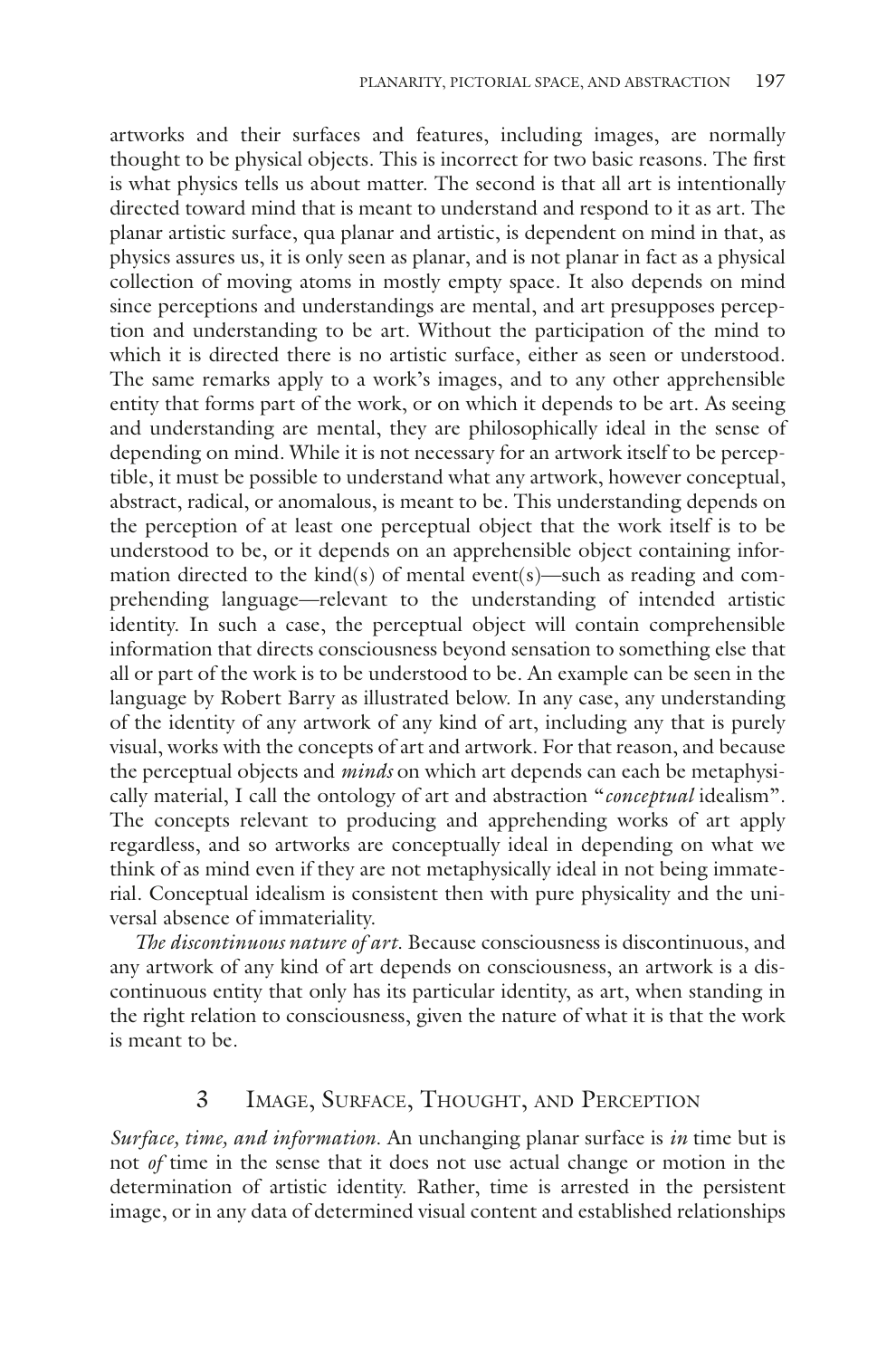thought to lack variation, as set in an ostensibly permanent space that defeats the time of quotidian reality. The time of the stable visual artwork is confned to the present, and is so limited even when an image of the work refers to a past and future in which it is seen to be historically embedded.

*The constancy of thought in relation to the realistic image*. Thought is constant in relation to a realistic image in that the same concept, or concepts, can be understood to apply to the image each time that it is an object of perception. Image identity is not simply preserved over time, but remains the same, within limits, in spite of spatial changes of angle to, and distance from, the image of the observer. (Such limits are tested by late Monet paintings, for instance, which become abstract paintings when viewed from a short distance from the surface of what appears to contain an image from a distance.) Thought will also defeat conceptual challenges to images posed by intervening media, or change in ambient lighting, as long as these do not rise to the level of so interfering with perception that the data on which images depend can no longer be properly seen. This relation between concept and image echoes the assumed constancy of identity of the artwork to which the image belongs since the work is conceived of as something that will present the same data to awareness each time that it is seen. Although it is known to physics that the physical substrate of a perceptual object is constantly changing, the perceptual object has a cultural stability over time that is linked to its continuity in consciousness and perception. The relations noted of thought to image and thought to work that remain in spite of the sort of changes stated reinforce the signifcance of the cognitive dimension of perceptual art and artistically relevant perceptual objects, and can themselves be used in artistic exploration. This cognitive importance also pertains to the relation of thought to the linguistic symbol of meaning in artworks that include or use words in the determination of their identity, and underlines the need to speak of conceptual idealism in the ontology of art.

*Abstraction, thought, and perception*. Although the relation to thought of the identity of an abstract work, such as Newman's *Cathedra* (1951), is the same as to that of a realistic work, such as Vermeer's *The Art of Painting* (c. 1662–1668)—in the sense that we expect to see the same thing when we see it again—there is a difference between them that is worth noting. Because abstract paintings are about their visual data as visual—and are not meant to be, or consist of, an image—different perceptions of them that are due to changes in observer's angle and distance can have a greater effect on what we take the work to be, and so how it relates to thought in addition to sensation. Although the visual data of any painting will change in relation to change in observer angle and distance, because of the constancy relation maintained between thought and image, these data are typically seen as things to be overcome or ignored in realistic paintings, whereas they might be thought to be of great importance to, or even to be partially constitutive of, an abstract work. Thus, the whole of an abstract painting might not only be thought to consist of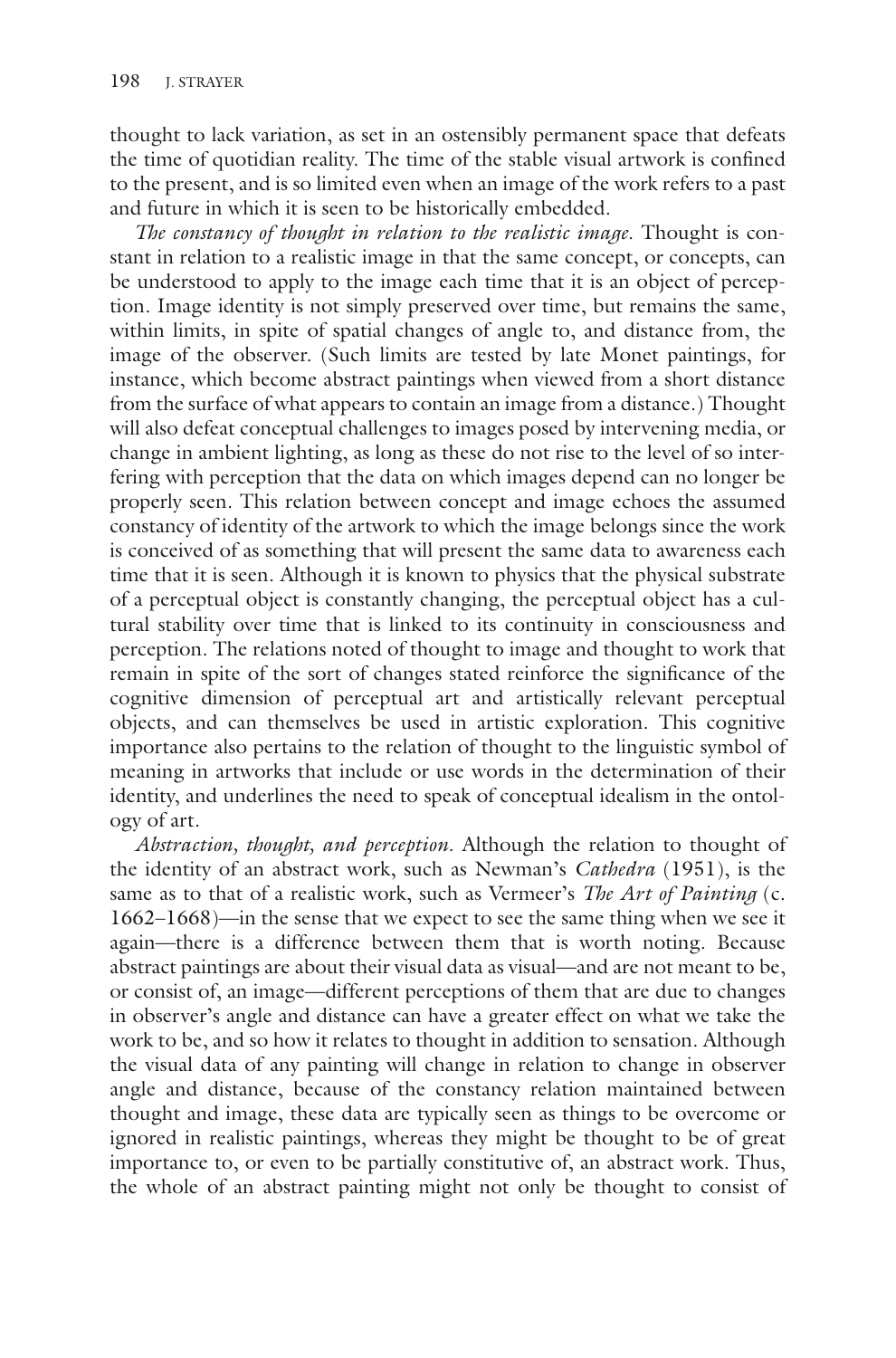abstract visual data rather than images, but to consist of these things as seen from different observer positions at different times, and so to introduce a subject-dependent temporality into a work that is otherwise seen to be stable in the constancy of its identity. However, this is temporality without a temporal order in that a sequence of observations of the work can occur in any sequence over any given period. Given that, and the difference of the relation of observer and perceptual events to surface, the nature of an abstract painting can be understood to echo the temporal dimension of the ontological discontinuity of the artwork as dependent on thought and perception. How we think and talk about abstract works then changes in relation to the perception of the surface data of abstract visual works, and that fact raises the possibility that there may be other ways to investigate the relation of visual information to thought and perception that may be of artistic, aesthetic, and philosophical interest and importance.

#### 4 Language, Surface, Thought, and Perception

*Images, surface data, and language*. Although language used in a visual artwork, or in a work that depends on a visual object, may itself have an important visual dimension, language that is conventionally related to a standard planar surface is more about what the language conveys—as a thought—and is less about the language being seen in a formalist or expressive way that has to do with the shapes and textures of its words and letters and their treatment in two (or three) dimensions. In that sense a word in art is more like an image in a realistic painting that uses the surface to get beyond the surface to things that, in being understood, are recognized to be external to the surface on which the image that represents them depends. An image in a realistic painting and a word used in a Conceptual work have in common being symbolic means of representing or triggering ideas. They differ in that the image, but not the word, can appear as the refection of something in the external world, and this is the case even when an image accompanies the understanding of a word since it is the conceptual content of the understanding that is necessary to that comprehension, and not the appearance of an image in the mind, which is contingent.

*Thought, perception, and transparency*. Seeing is transparent in the sense that, in seeing, the focus is on the thing seen, and not on the act of seeing on which a perceived object, as perceived, depends. Thinking is similarly transparent in that, in thinking about something, one does not see, focus on, or think about the thinking but about the object that the thinking concerns (except of course when thinking refexively takes itself as its own object). However, seeing terminates in something seen, and thought terminates in an object of the intellect to which thought is directed. An object of perception is typically opaque, and even if an object of thought is not characterized by a similar opacity it is still something in which thought concludes, and so has in common with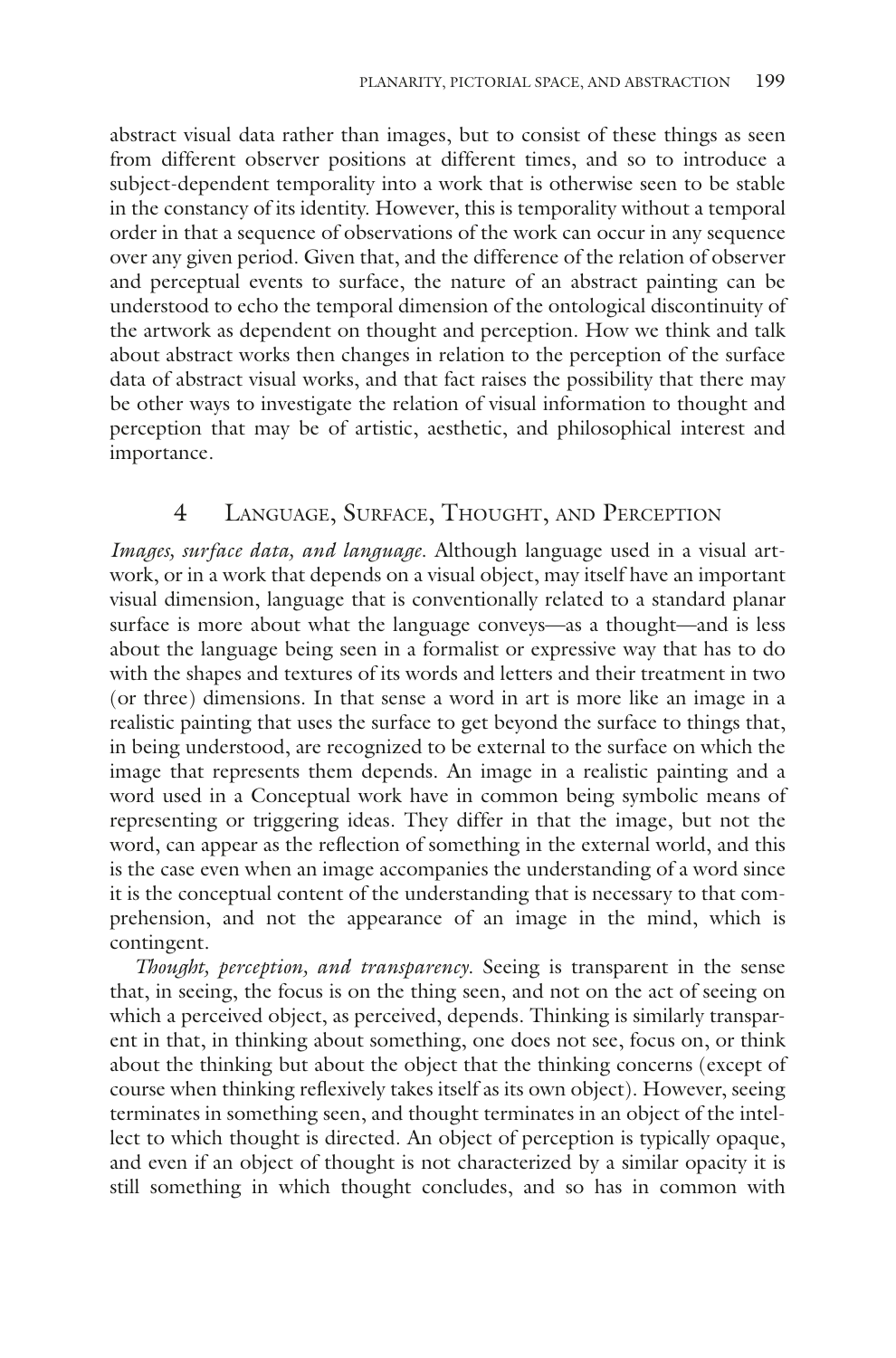perception, as an Intentional act, an Intentional object that is the terminus of the act. Because the word *intentional* is relevant to philosophy of art both in relation to an act done with purpose and to the act-object structure of perceptual and conceptual consciousness, I follow Searle here, and in other works, in capitalizing the word when it pertains to the latter usage (Searle [1983](#page-15-5)).

*Image, language, and opacity*. Although either a painted image or a written word is opaque, it depends on transparent light to be seen, and it must engage the transparent conscious processes of seeing and thinking to refer beyond itself and to function in a work of art.

*Abstract and visual boundaries*. Every visual artwork, and every visual object on which an artwork depends, has a visible boundary—typically a frame or the unframed perimeter of the rectangle containing the visual information of the visual work. Every word has a conceptual boundary that pertains to its meaning. This conceptual boundary consists of the logical relation of identity that the meaning of the word has to itself and the logical difference of that meaning from everything other than that particular meaning. The conforming use of the public meaning(s) of a common word can be understood to mirror, in conceptual form, the conforming use of a rectangular planar surface in most visual works of art. And the logical boundary of meaning can be understood to echo in transparent conceptual form the perceptual boundary of the perimeter of a rectangular surface that features a word or image.

ALL THE THINGS I KNOW BUT OF WHICH I AM NOT AT THE MOMENT THINKING— 1:36 PM; JUNE 15, 1969. (Robert Barry 1969)

*Problems of language and surface*. There are both problems and possibilities that come with using written language in art on a two-dimensional surface. The character of no Conceptual or other linguistic work with which I am familiar even refects recognition of these problems and possibilities, let alone exhibits a formulated way of addressing them. In most, language is written once on a wall or positioned a single time in the blank white space of a page or other rectangle, as in the work by Robert Barry in the illustration above. The problems are those of *number*—how many times to use the same language and why; *distribution*—how to position repeated instances of the language in relation to one another; *fgure and ground*—how to relate the distributed instances of language as fgure to their surrounding space as ground; and *asymmetry*—how to deal with the unyielding visual and linguistic orientation determined by the unitary direction of reading of a language like English.

There are in fact ways to approach these problems that are not only of aesthetic interest and value, but different solutions of the diffculties cited enable one to investigate not only how ideas can be designed to function in relation to the subject comprehending them, but how ideas can be made to function in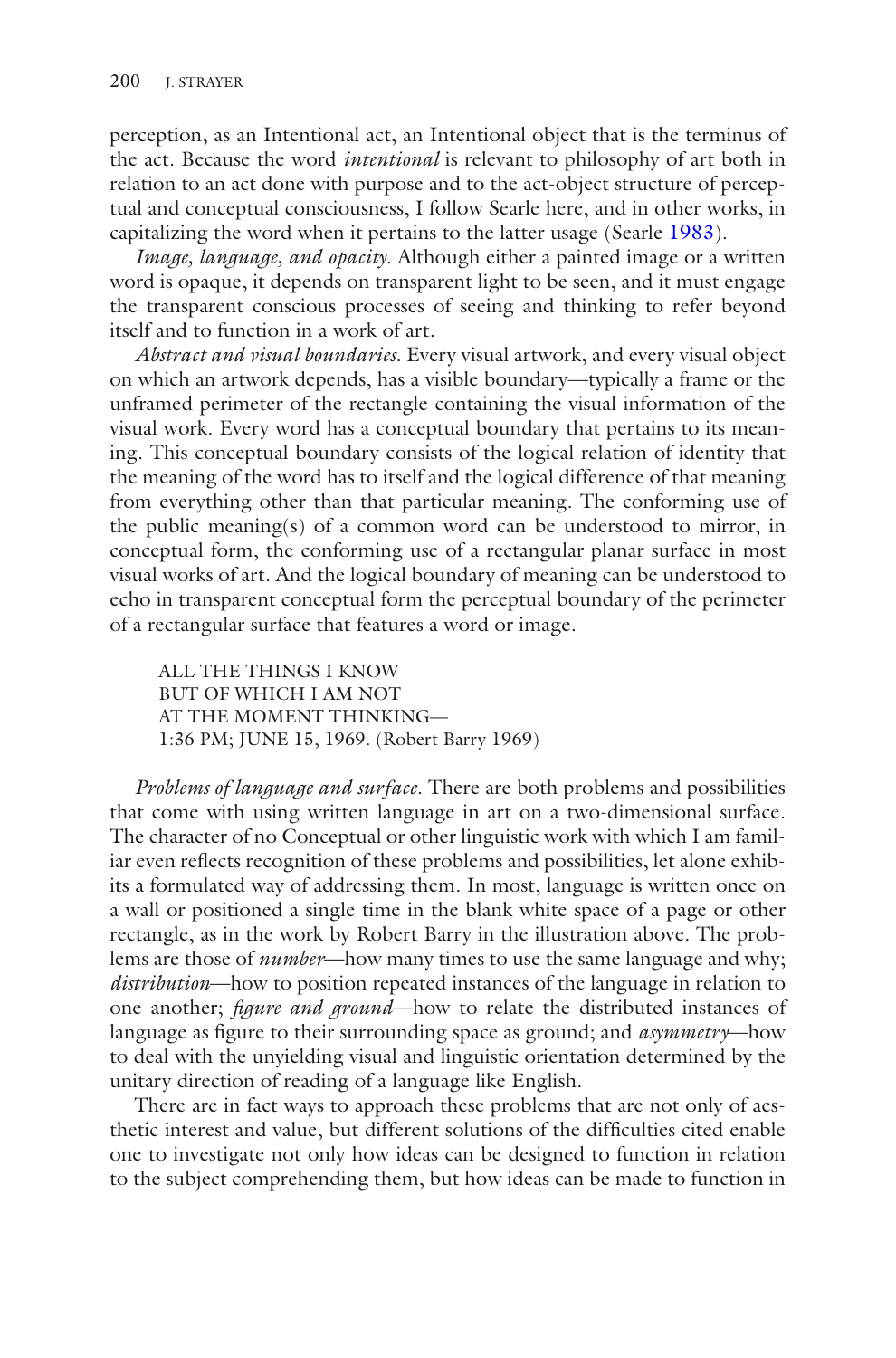relation to the subject functioning in relation to the object. That is, it is possible to investigate how ideas can function as a consequence of, and in relation to, how the subject stands in conscious relation to the apprehensible information of the manipulated perceptual object—the information that is responsible for causing the ideas that can stand in relation to the things to be investigated. Further, the ideas can not only be designed to be so related to the things in which they stand in the kinds of relation noted, but they can be designed to refect in themselves their standing in those relations. (For further on this, including the notions and relations of deep form and layered content, see Strayer, Jeffrey *Essentialism and Its Objects: Identity and Abstraction in Language, Thought, and Action* (forthcoming)) This indicates then that the artistic interest in the planar surface can be continued in work that develops out of the sort of history of image and surface in art whose nature and relation this article is intended to provide.

#### 5 Conclusion: From Images to Imageless

The notion "from images to imageless" describes the progression in the history of art from images as perceptible information to words as conceptual information. This is the transition from the working and data of perception to the acts and objects of pure imageless thought, as that route is affected and shaped by the things stated in this article. And although an imageless end is reached, the objects of imageless thought are themselves produced in relation to, and may be affected by, the comprehension of language situated in a planar surface that is so marked by the manner of its distribution as to become a complex space of apprehension.

The things mentioned in the previous section—including the relations of mind to an apprehensible surface and to visual and verbal information that characterize that surface; relations of thought and perception as transparent to opaque and transparent things to which they are directed, and on which they depend; and relations of abstract and visual boundaries—are mentioned as things that might be included among relevant foci of creative aesthetic investigation, as much as realistic and manipulated images, visual data, and surfaces have been for various kinds of visual work in art history. The question naturally arises whether these things can be combined, as matters of creative interest, with other things of importance cited above, in considering the contrast, relations, and interactions of thought and perception—as temporal and impermanent—and objects and images seen and concepts and objects of thought—as, at least ostensibly, permanent—as a complex and fruitful area for artistic investigation. That the answer is *yes*, that there are ways of proceeding, and that there are aesthetic, artistic, and philosophical reasons that underlie these ways, are things that in other works and places I have attempted to illustrate (cf. Strayer [2007](#page-15-6), [2017](#page-15-7); cf. also [www.JeffreyStrayer.com](http://www.jeffreystrayer.com) and Fig. [5\)](#page-15-8).